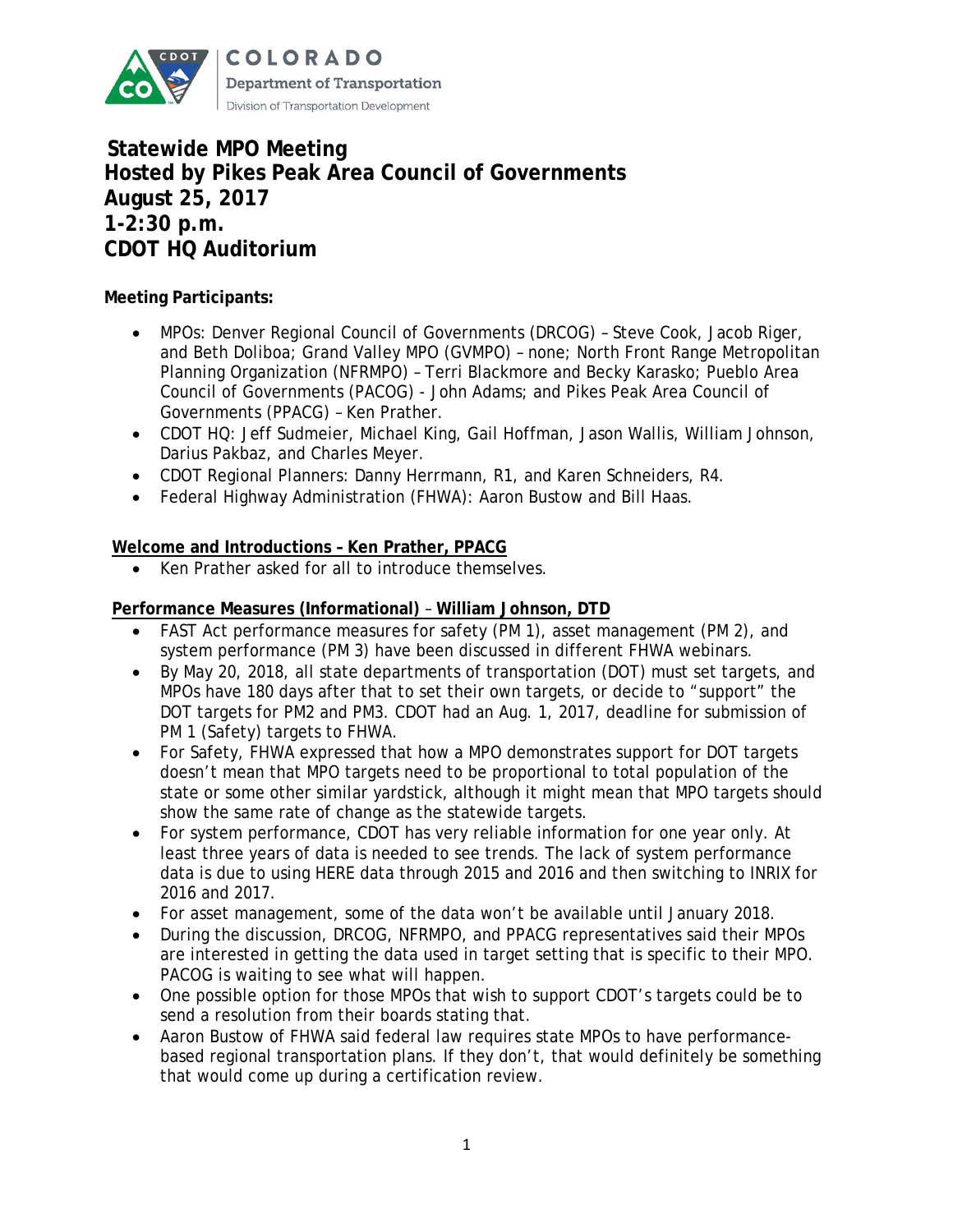# **Safety Performance Measures Target Setting (Informational) – Charles Meyer, CDOT**

- The federally required safety performance measures for MPOs are numbers and rate of fatalities and serious injuries, and numbers of non-motorized fatalities and serious injuries.
- Charles said CDOT has geocoded fatality data by county, but not by MPO, for 2012- 2016. Charles said he would send the data to the MPOs.
- Information on approximately 40 percent of crashes is submitted electronically to the Colorado Department of Revenue, but locations of crashes aren't reported by geocode. One idea discussed at meetings of the multi-agency State Traffic Records Advisory Committee is to ask law enforcement personnel to get the latitude and longitude from their department cell phones.
- Improvements to the Colorado Department of Revenue's crash data collection went into effect in February 2017. Those improvements match crash data with driver's licenses. CDOT received what appears to be pretty complete and accurate data about a month ago.
- The safety targets that CDOT set for this year were realistic, not aspirational.
- Terri Blackmore suggested that CDOT do a better job of seeking MPO assistance in cleaning up the data for their areas.
- Charles Meyer said it would be fantastic if MPOs wanted to geocode crashes in their areas, and forward that information to CDOT.

# **MPO and FHWA Updates (Discussion) - MPO and FHWA Staff**

- DRCOG The DRCOG board approved set-asides as part of preparing the 2020-2023 Transportation Improvement Program (TIP). The board received a briefing on Denver's *Vision Zero Action Plan*, and also received a briefing from the CDOT Division of Transit and Rail on Bustang expansions and rail studies. Beth Doliboa also was introduced; she will be leading performance-based planning work, increasing public involvement capabilities, and helping prepare the 2045 Metro Vision Regional Transportation Plan, among other duties.
- GVMPO Although the MPO wasn't in attendance at the meeting, it was noted that GVMPO is the only MPO that has completed and had its board approve its new Memorandum of Agreement with CDOT.
- NFRMPO Work continues on a 2017 INFRA grant application for expanding I-25 North from south of SH402 to SH66 three lanes in each direction. The MPO is continuing to work with Fort Collins, Greeley, and Loveland on getting the MOA with CDOT approved and signed. Staff is also working on goals, objectives, performance measures, and targets for the 2045 plan, and on the regionally significant corridors for the MPO area. In September, the NFRMPO Technical Advisory Committee will have a presentation from CDOT on the proposed Road Usage Fee for Colorado.
- PACOG The Colorado legislature has earmarked about \$7 million for continuation of the Southwest Chief by paying for needed repairs to the tracks. The 2017 legislation that created the expanded Southwest Chief and Front Range Passenger Rail Commission requires the commission to extend rail service to Pueblo.
- PPACG The application period for a new executive director has been extended for one more month, and a new executive director should be selected in November 2017.
- FHWA All the UPWPs (Unified Planning Work Programs) that have been completed should be submitted to FHWA. (Four UPWPs have been submitted to CDOT, and will be passed onto FHWA once PACOG's UPWP is completed and submitted.) Training on